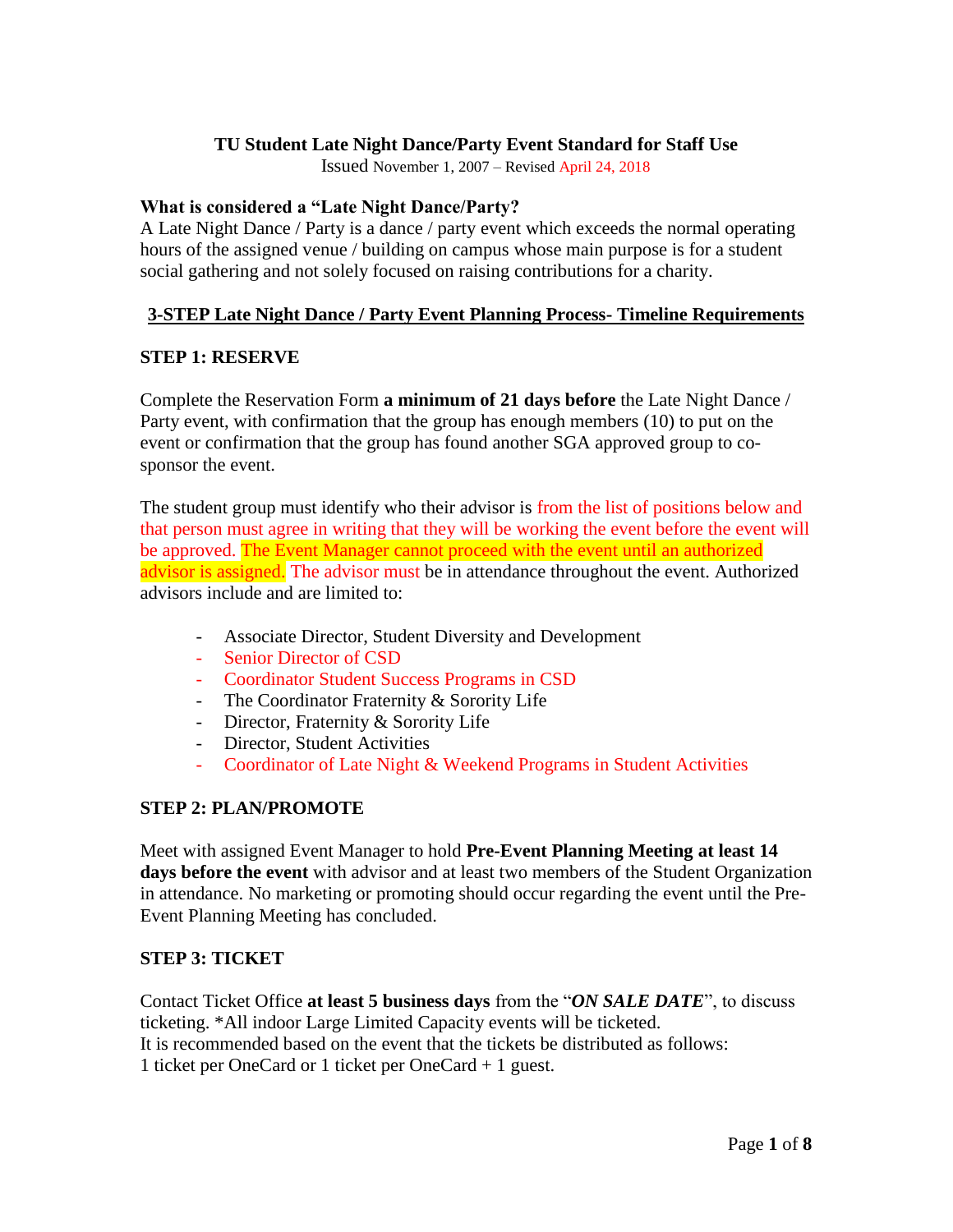# **\*If the above timeline requirements are not met, the event may be CANCELLED\*\***

# **General Conditions/Requirements**

### **Authorized Event Hours**

Late Night Dance/Party events must end by 1am while not exceeding 4 hours in length.

# **Event Marketing / Communication**

Student group sponsoring the event will be responsible for communicating the following points as part of their event promotion. Communication must be reviewed and approved by the Director of Student Activities and the ECS Event Manager while planning the event and prior to any promotional activity. *Failure of the group to properly promote the event may result in the event being cancelled.* 

The promotion materials must include:

- The event is limited to Towson University Students.
- Access will be denied to anyone under the influence as determined by event staff.
- The Ticket Office for TU Student tickets only will be open until 1 hour prior to the end of the event until the event is sold out (if the Ticket Office is scheduled to be in attendance in WV Commons).
- Students will not be permitted access without a valid Student OneCard. **Sample marketing including links to all social media must be provided to your Event Manager.**

# **Group Volunteer Responsibilities- See document**

Host Organization Students Working the Event:

This document is designed to define the roles and responsibilities of each individual volunteer within a student group to assist Event and Conference Services staff during complex events. For each event, the student group must have **at least 10 and no more than 20 individuals** whose sole responsibility is to be assigned a position described below. A failure to uphold these expectations may result in future rights to hold complex events or the event ending early. **All student organization personnel working the event should have a wrist band on to move from the 4th floor as needed.** 

*4 Ticket Takers/Gate Assistants in place at all times*. This position's sole responsibility will be to collect tickets, and verify ID's to ensure student tickets are accompanied by a valid OneCard belonging to the individual students. This position will need to be firm when access cannot be granted to guests, (I.E. the person does not have a valid ticket or wristband).

# **Profit Policy**

Individual students cannot personally benefit from a student event.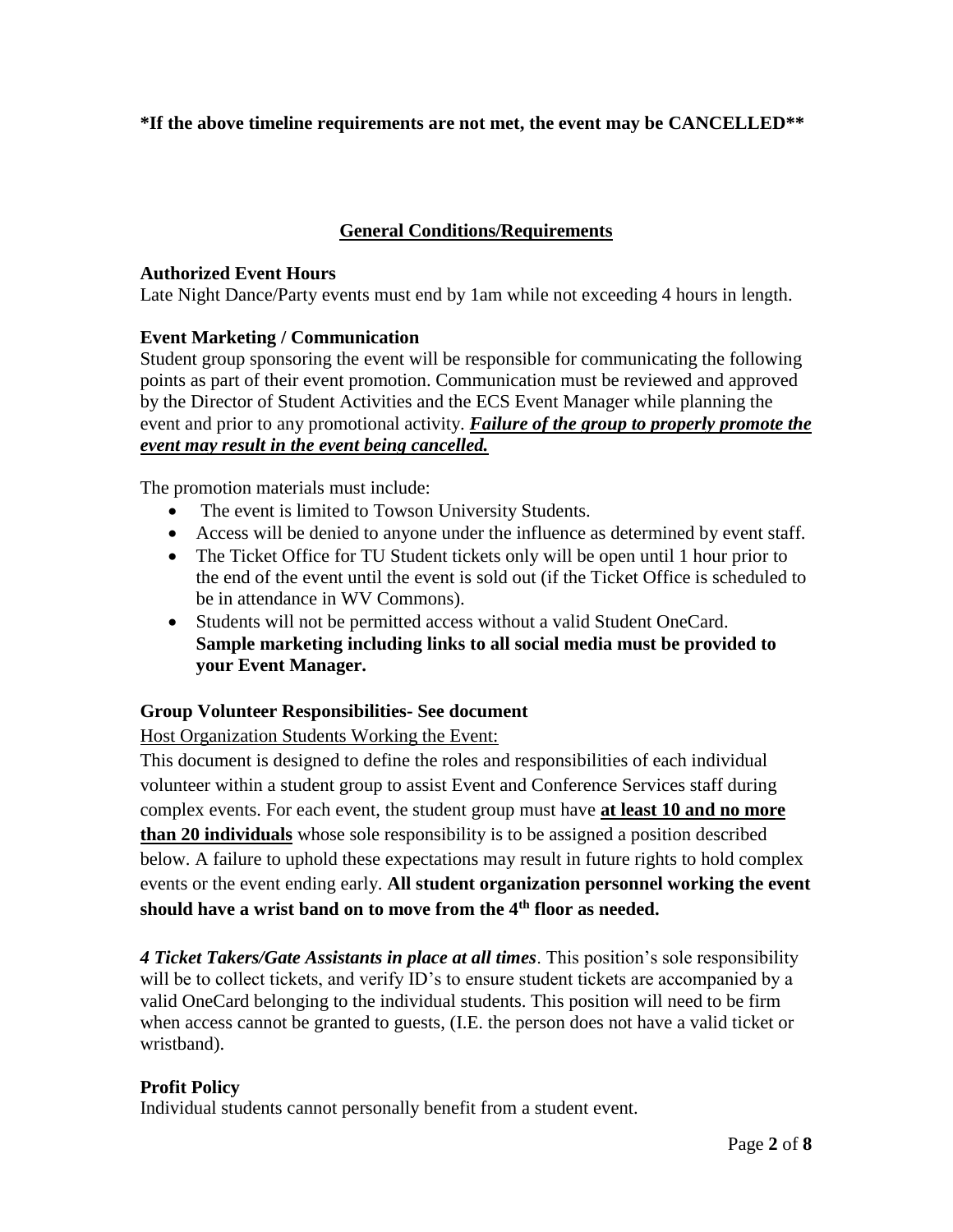### **Restrictions & Procedures**

- No access to anyone under the influence as determined by event staff.
- Access to the event will be permitted until 12 midnight for those people who have a ticket or are able to purchase a ticket based on availability. The building will be closed with no further access at 12 midnight.
- Late Night Party events are limited to 1 per semester and will not be scheduled during other major events including football games.
- 20 Student organizing staff will be wrist banded prior to the event. In addition, the DJ's staff will be wrist banded to provide access. The wristbands will provide access to the 4th level without a ticket and may leave and re-enter the 4th floor.
- Food and beverages are not permitted in the West Village Commons Ballroom except for the water served in this location. Only water may be brought into the ballrooms.
- The maximum number of non TU student guests permitted will be 30 where members of the host student organization may obtain up to 2 tickets each not to exceed a total of 30 outside guests. Only student members of the host organization may obtain guest tickets.
- Student Access A ticket and a valid OneCard is required for access. No exceptions.
- Guest Access A guest ticket, the guest's picture ID and the guests name on the guest list is required for access. No exceptions.
- Late night dance/party events are held only in the West Village Commons Ballrooms with the 3rd and 4th floor lounge areas also reserved.
- 20 Student organizing staff will be wrist banded prior to the event. In addition, the DJ's staff will be wrist banded to provide access. The wristbands will provide access to the  $4<sup>th</sup>$ level without a ticket and may leave and re-enter the 4<sup>th</sup> floor.
- All perimeter doors are to be secured at the regularly scheduled Commons closing time.
- Food and beverages are not permitted in the West Village Commons Ballroom except for the water served in this location. **Only water may be brought into the ballrooms.**
- Security will conduct bag search for all guests upon entry. Other security measures will be added as required.
- There is no Re-Entry to this event (4th floor).
- Anyone adjusting the lights or permitting access to the building once secured will be removed from the event.

# **Event Manager Pre-work**

- Has an authorized advisor agreed to work the event, if not, the event cannot proceed.
- The Event Manager must ensure she/he has received the DJ's contract and insurance. If not, contact the AVP of Student Life.
- **Alert the Ticket Office Manager of the event at least 14 days prior to the event date or a minimum of 5 business days before the tickets are scheduled to go on sale.**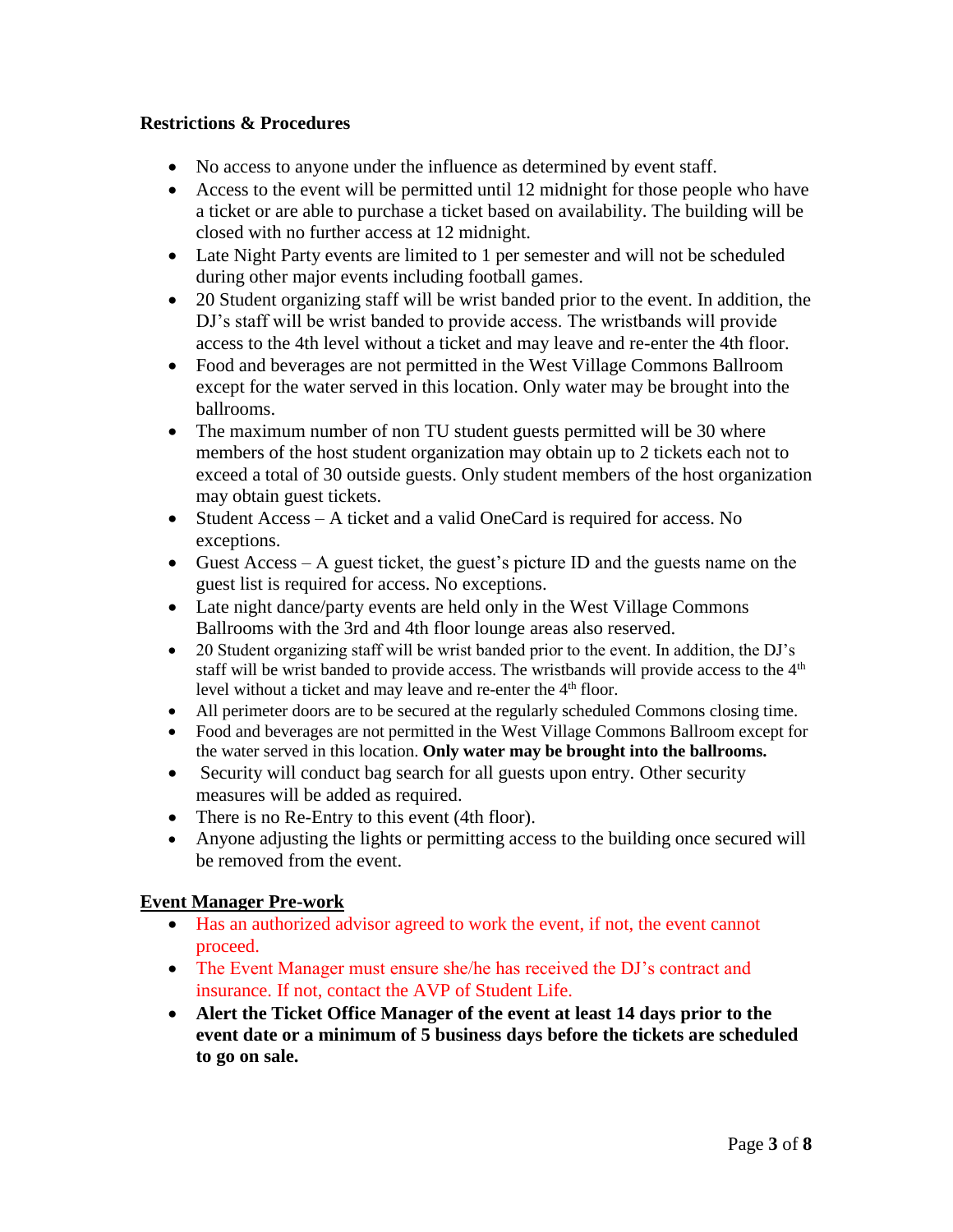- The Commons Building Manager is to submit a work order through the online work order system to have the Ballroom temperature set at 65 degrees from 9pm – 1am.
- Notify the following Command Center personnel of the event date and times as soon as the event is booked:
	- TUPD Captain Commander of Control (Captain Myers)
	- Director EH&S (Larry Holbrook)
	- Director ECS (Jim McTygue)
- Bring 2 copies of this document with you for your and the other EM's use.
- Bring a copy of the Emergency Exit Read and Safe Management post directions.
- Bring 25 wristbands 20 of which will be issued to the student organization staff who are working the event and up to 5 who will be issued to the DJ's staff.
- Bring 25 sets of ear plugs for use by the EM's and Safe Management staff.
- Schedule to obtain 6 ECS radios for this event.
- Schedule the sound level measuring device for use at the start of the event.

# **Pre-Event Tasks to be preformed**

- Place all signage by 8pm.
- Check the Temperature in the ballrooms to ensure its 65 degrees. If not, call maintenance as ask them to contact Wade Keeney to have the temperature adjusted (Wade Keeney Cell – 410-365-0062).
- $\bullet$  Ballroom lighting must be set by 8:45pm. All 2 x 2 lights are to be off. Spot lights in ballrooms A & B are to be on full and must remain throughout the event.
- All projection screens should be in the up position.
- Communicate to the DJ that no Smoke, Haze or Vapor is permitted during the event as it will shut down the HVAC.
- Communicate with the DJ that the music is to immediately stop if the  $2' \times 2'$ lights are turned on.
- Provide a copy of the EMERGENCY EXIT AND RELATED ANNOUNCEMENT to the DJ to be read at 10pm.
- Review all positions with the Safe Supervisor with the knowledge of what we are looking for at each position.

# Signs Required

- $\bullet$  2 SOLD OUT
- 3 directional signs explaining where to check in  $(1<sup>st</sup>, 2<sup>nd</sup> & 3<sup>rd</sup>$  floors).
- $\bullet$  3 NO RE-ENTRY WHEN YOU LEAVE THE 4TH FLOOR
- $1 -$  Strobe light sign in use (4<sup>th</sup> level outside Ballroom A door).

# ESC Radio Distribution

Issue radios to:

- Both ECS Event Managers
- The Commons Building Manager
- The Medic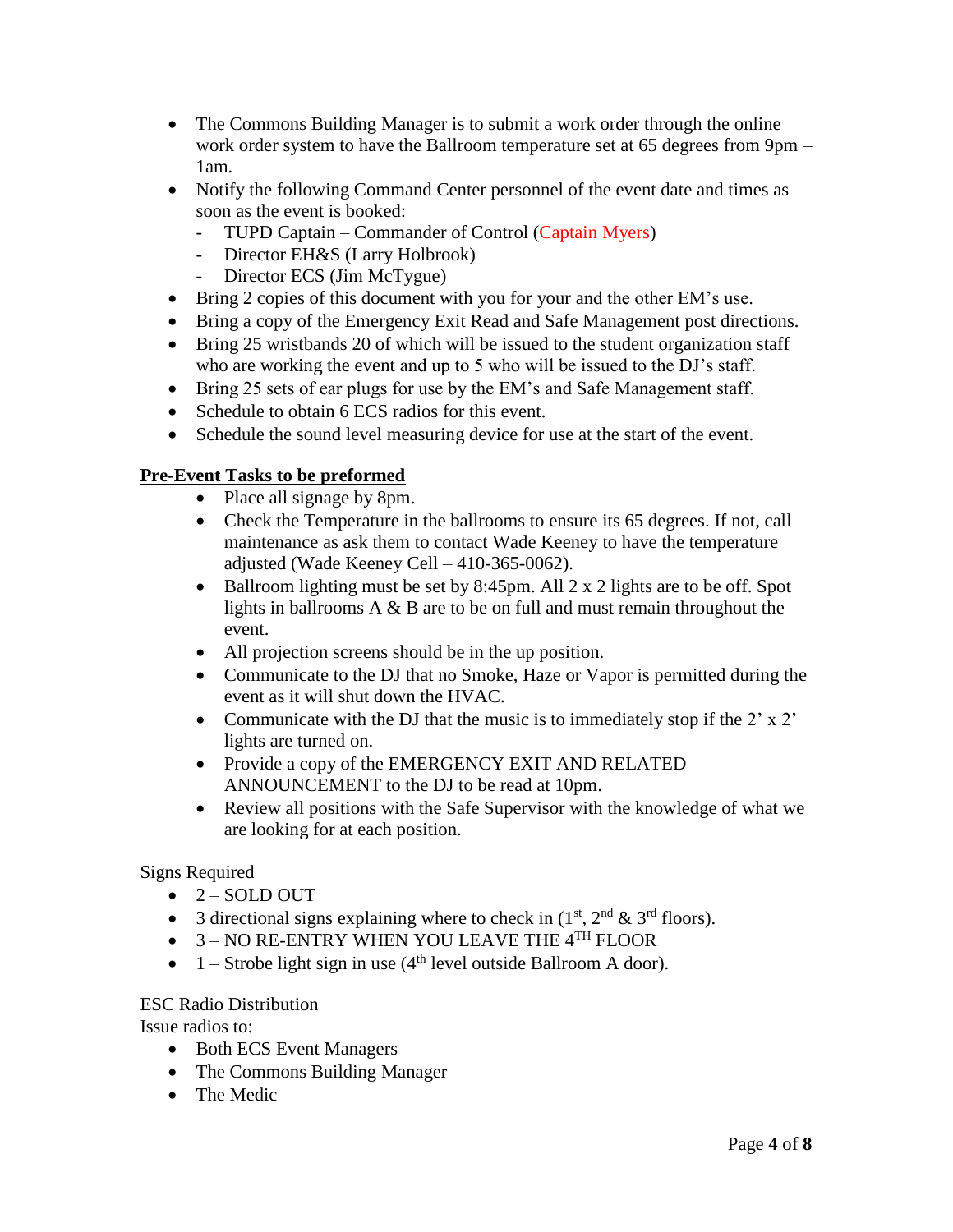- The Safe Management Lead Supervisor
- The Command Center.

# **Venues/Capacity**

Capacity is a one-time entry. Do not admit additional guests as others leave the  $4<sup>th</sup>$  floor. West Village Commons Ballrooms capacity is 550 which includes 30 host student organization guest tickets and 20 host wristbands for working students.

#### **Acceptable Sound Level**

Amplified sound level is not to exceed 115 dB as measure with a hand held devise that should be obtained from Tech Services. Ear plugs must be provided to all persons working the event and should be used whenever the main venue is entered.

### **Staffing Requirements**

The hosting student organization will be responsible for additional staff costs related to issues resulting from the event. Host group personnel must remain at their posts at all times during the event.

- 2 ECS Event Managers (one of which must be TIPS certified): (1 hour prior to scheduled event (earlier as required) through event completion and the Commons emptied of all guests). 1 ECS Event Manager stationed on  $3<sup>rd</sup>$  Floor near Elevators to help direct guests as required. Repositioned to  $4<sup>th</sup>$  Floor at 12:00am. The  $2<sup>nd</sup>$ ECS Manager is to remain on the  $4<sup>th</sup>$  level throughout the event.
- A Command Center will be stationed in the TUPD Sub Station in the lobby of the 2<sup>nd</sup> floor of the WV Commons. The Command Center will include representatives of the TUPD, EH&S, ECS and a Safe Management Supervisor.
- The Campus Life Staff Representative: (1 hour prior to scheduled event through events completion and the Commons emptied of all guests). The Campus Life Staff Representative is to be located in the  $3<sup>rd</sup>$  floor reception space to handle TU Student plus Guest, Issues. Repositioned to  $4<sup>th</sup>$  Floor at 12:00am
- Safe Management Security:  $14 + 1$  ( $1/2$  hour prior to event start  $-1/2$  hour after event scheduled unless otherwise required). *The Event Manager is to include the TU Police in the security and Police staffing discussion.*
	- $\circ$  Safe is to provide radios for staff and the command center & 5 flashlights for the staff inside the ballrooms and for the supervisor.
- University Police:  $(1/2$  hour prior to event start  $-1/2$  hour after event scheduled unless otherwise required)
	- o Outside coverage To be determine by the University Police based on the logistics of the event.
	- $\circ$  Inside Coverage 1 behind the 3<sup>rd</sup> floor access point
	- o West Village Commons Ticket Office 1 with the cashier at all times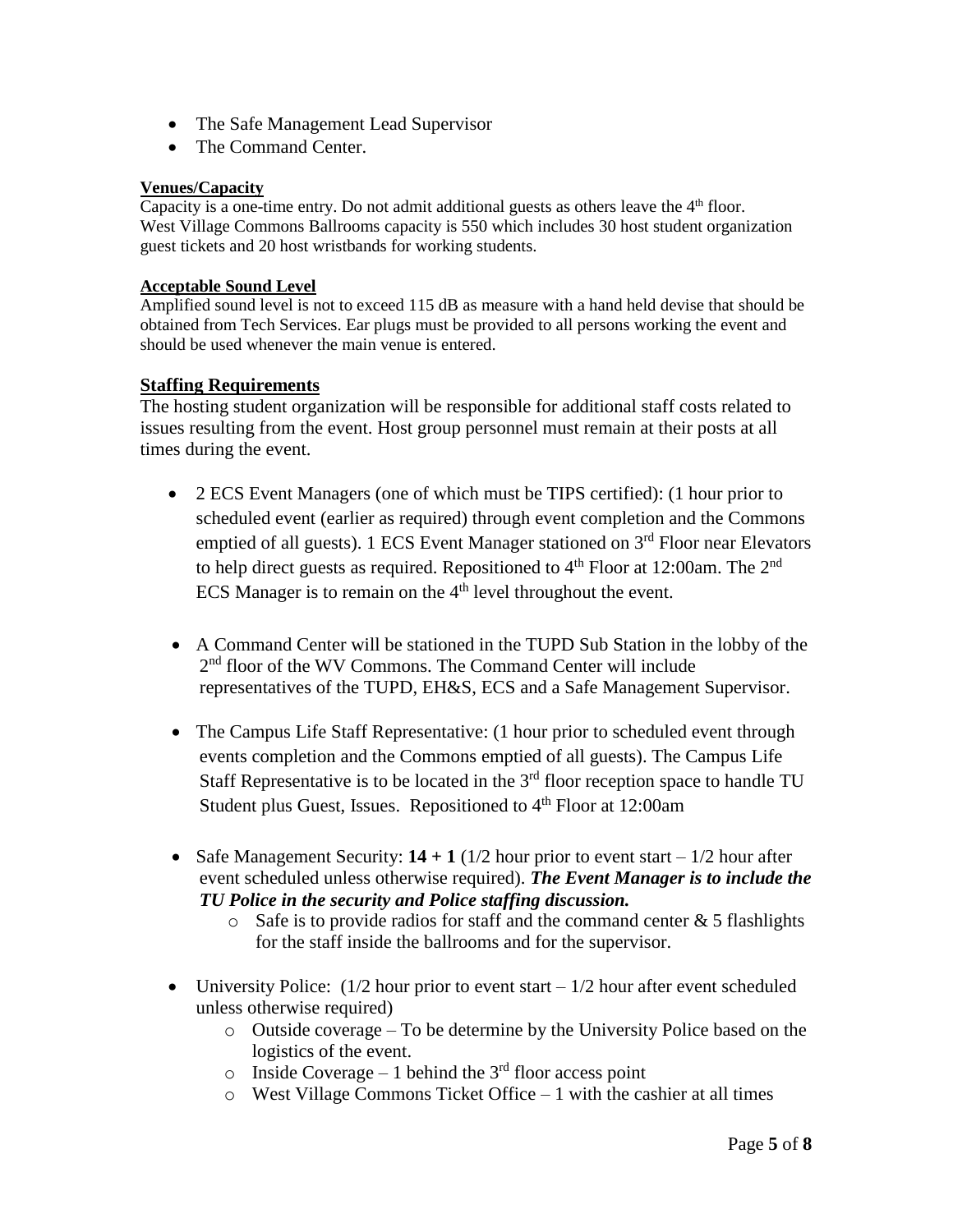• 1 Medic: (Scheduled time  $-1/2$  hour prior to event start time unless otherwise required)

### **Ticket Office**

All ticketing will be conducted through the University Ticket Office.

- The Ticket Office will provide a copy of the guest list to the Event Manager prior to the start of the event. Only guests who are listed on the guest list and provide a picture ID will be permitted access to the event.
- The Ticket Office will remain open until 1 hour prior to the scheduled end of the event.
- Host members must articulate the names of their guests to the Ticket Office at the time of purchase/issuance.
- Outside guests cannot purchase tickets.
- All guest tickets must be purchased in advance; guest tickets may not be purchased after 4:30pm on Friday.
- The maximum number of non TU student guests permitted will be 30 where members of the host student organization may obtain up to 2 tickets each not to exceed a total of 30 outside guests. Only student members of the host organization may obtain guest tickets.
- Maximum capacity with tickets issued for students and up to 30 outside guests is 530 people in the WV Commons Ballrooms. 530 Tickets including the 30 outside guests.
- TU students will be able to purchase tickets for themselves the evening of the event as long as the event is not sold out and the Ticket Office is open or present at the West Village Commons.
- Student Access A ticket and a valid OneCard is required for access. No exceptions.
- Guest Access A guest ticket, the guest's picture ID and the guests name on the guest list is required for access. No exceptions.
- The Ticket Office will deposit collected funds with the Auxiliary Cash Office.

### **Staff Detailed Responsibility & Positioning**

### WEST VILLAGE COMMONS BALLROOMS

- $\bullet$  1 Safe Staff located at the Information Desk on the 1<sup>st</sup> floor
- 1 Safe Staff located inside the  $2<sup>nd</sup>$  floor perimeter doors
- $\bullet$  1 Safe Staff located inside the 2<sup>nd</sup> floor perimeter doors.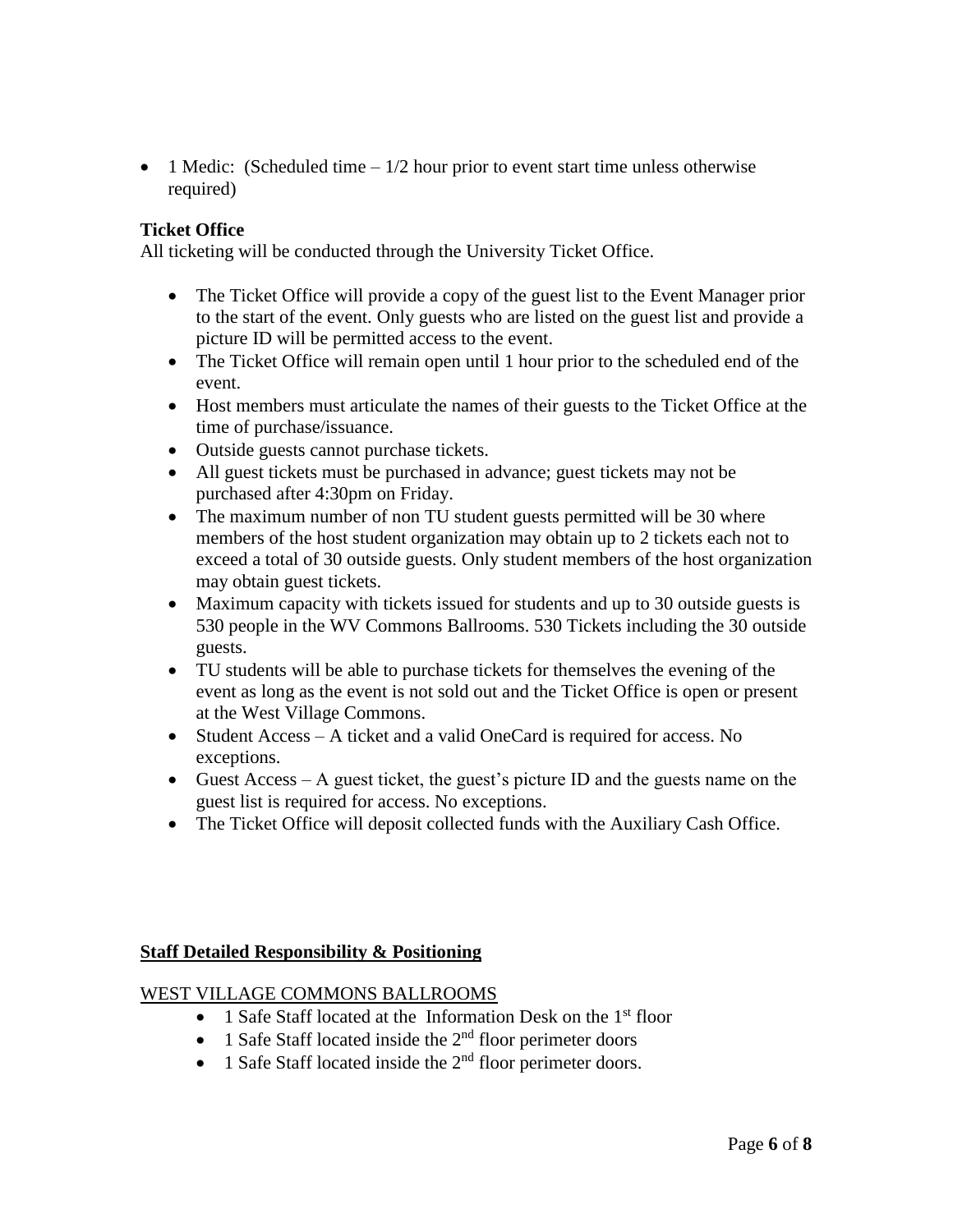- 3rd FLOOR
	- Ticket Office Personnel located at the reception desk in the 3rd floor lobby to sell any remaining tickets to TU Students who have a valid student OneCard and for will call pick up. If Ticket Office personnel are not scheduled, neither of these services will be provided.
	- 1 Safe Staff in the elevator lobby to direct guests walking up the stairs to enter the  $3<sup>rd</sup>$  floor and not allow access to the  $4<sup>th</sup>$  floor.
	- 2 Safe Staff to conduct bag checks on the  $3<sup>rd</sup>$  level. No one past this point without a ticket. 1 Safe staff will be relocated to the Ballroom after the main rush of guests as possible.
	- 1 Campus Life representative on floor to handle issues.
	- 1 Safe Supervisor on the  $3<sup>rd</sup>$  level.
	- 1 ECS Event Manager on the floor to oversee the access gate.
- $\bullet$  4<sup>th</sup> FLOOR
	- Medic located at the main hallway perimeter door (door open to the ballrooms)
	- 1 Safe staff located in the service hallway between the perimeter door  $\&$ freight elevator (door open to the ballrooms) to ensure no entry or exiting unless during evacuation. No access permitted from the fire tower or freight elevator.
	- 1 Safe Staff at the exit door in the hallway past Ballroom C to ensure no entry or exiting unless during evacuation.
	- 1 Safe Staff located in Elevator Lobby ensuring no entry via  $4<sup>th</sup>$  Floor elevator or stairs. Communicate to everyone leaving "NO RE-ENTRY".
	- 1 Safe Staff at the fire tower doorway to ensure no entry or exiting unless during evacuation.
	- 1 Safe staff at the top of the marble stairs between the  $3<sup>rd</sup>$  & 4<sup>th</sup> floor reception areas. No one exits this way and only Student Organization personnel wearing the appropriate wrist band may use the stairs to go between floors.
	- 3 Safe staff roaming inside the ballroom (ensure they are aware the lights are to remain on throughout the event).
	- 1 Safe Supervisor roaming the Ballroom and checking on other staff
	- 1 ECS Managers roaming the Ballroom or at the entrance to the Ballroom

# COMMAND CENTER

- TUPD Captain or substitute
- Director EH&S or substitute
- Director ECS or substitute
- Safe Management Supervisor